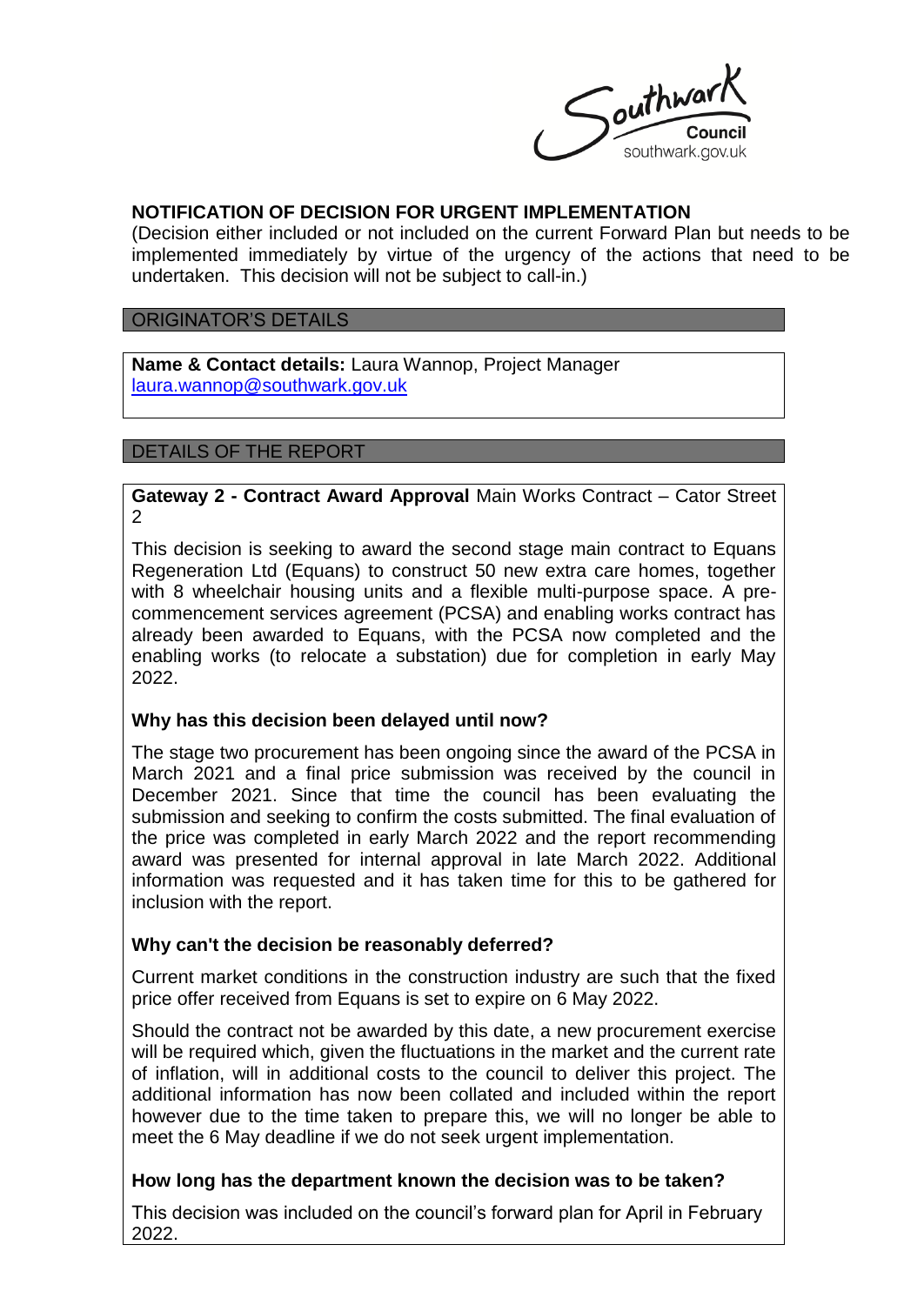

# **If scheduled on the forward plan for a particular period, what's changed to make it so urgent now?**

The price submission received from Equans is a time sensitive one and missing this deadline will mean a new revised price will need to be sought.

### **Why is it important that this decision is taken now?**

As mentioned above, due to the current construction market, there will be monetary implications to delaying this decision, as the contractor is unable to hold the price after the 6 May 2022.

### **What is the potential cost to the council if the decision is delayed?**

In reviewing the potential cost to the council of a new procurement process for this project, the council's cost consultant has estimated an additional £1.9m would be required to deliver this project.

### **Date decision to be taken by: 4 May 2022**

| Urgent implementation notice cleared by: Director of New Homes |                     |
|----------------------------------------------------------------|---------------------|
| Chief Officer / Director                                       | <b>Stuart Davis</b> |
| Date                                                           | 28/04/22            |